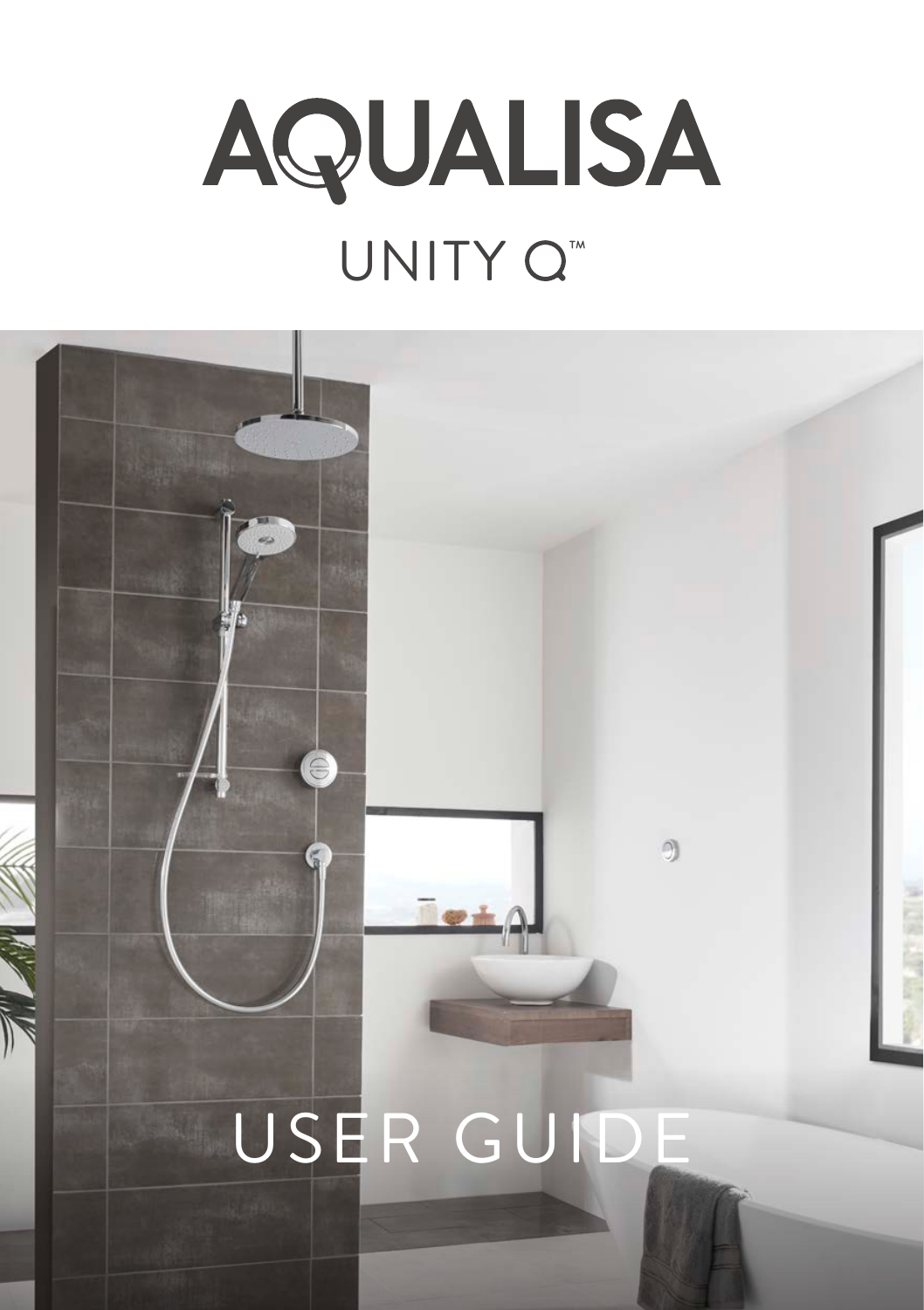### **Contents**

- 2 Safety Information
- 3 The Unity Q™ Controller
- 3 Get Smart Connected
- 4 Single Outlet Controller
- Dual Outlet (divert) Controller
- 6 Bath Outlet Controller
- Setting Flow Rate
- 8 Wired Remote
- 9 Adjustable Head
- 10 Bath Overflow Filler
- 10 Fixed Head
- 11 Connecting to the App
- 14 Caring for your Shower
- 15 Troubleshooting
- 19 App troubleshooting
- 20 Have you Registered?
- 21 Need Help?

#### Safety Information

This appliance can be used by children aged from 3 years and above and persons with reduced physical, sensory or mental capabilities or lack of experience and knowledge if they have been given supervision or instruction concerning use of the appliance in a safe way and understand the hazards involved. Children shall not play with the appliance. Cleaning and user maintenance shall not be made by children without supervision. For further information regarding the installation of your product, refer to the Smart Installation Guide.

#### Declaration of Conformity

Aqualisa Products Limited declares that the Aqualisa SmartValve<sup>™</sup> and supplied controller, in conjunction with pairing remotes and diverter, complies with the essential requirements and other relevant provisions of the Low Voltage Directive (2014/35/EU), the EMC Directive (2014/30/EU) and the RED Directive (2014/53/EU).

# Unity Q<sup>™</sup> Controller\*

\*Dual Outlet (divert) controller shown for illustrative purposes.



#### Get Smart Connected

Unlock the potential of your shower; from water consumption analysis to enhanced user functions. Keep up to date with latest features for the Aqualisa app and voice activation by visiting the Aqualisa website.

Download and open the free Aqualisa app. Find instructions on page 11 "Connecting to the App". If you have any trouble downloading the Aqualisa app, check www.aqualisa.co.uk/smartapp for device compatibility.

#### Smart Speaker Set up

Once the above has been completed, go to the app for your smart speaker and follow their instructions to add the Aqualisa home to your devices.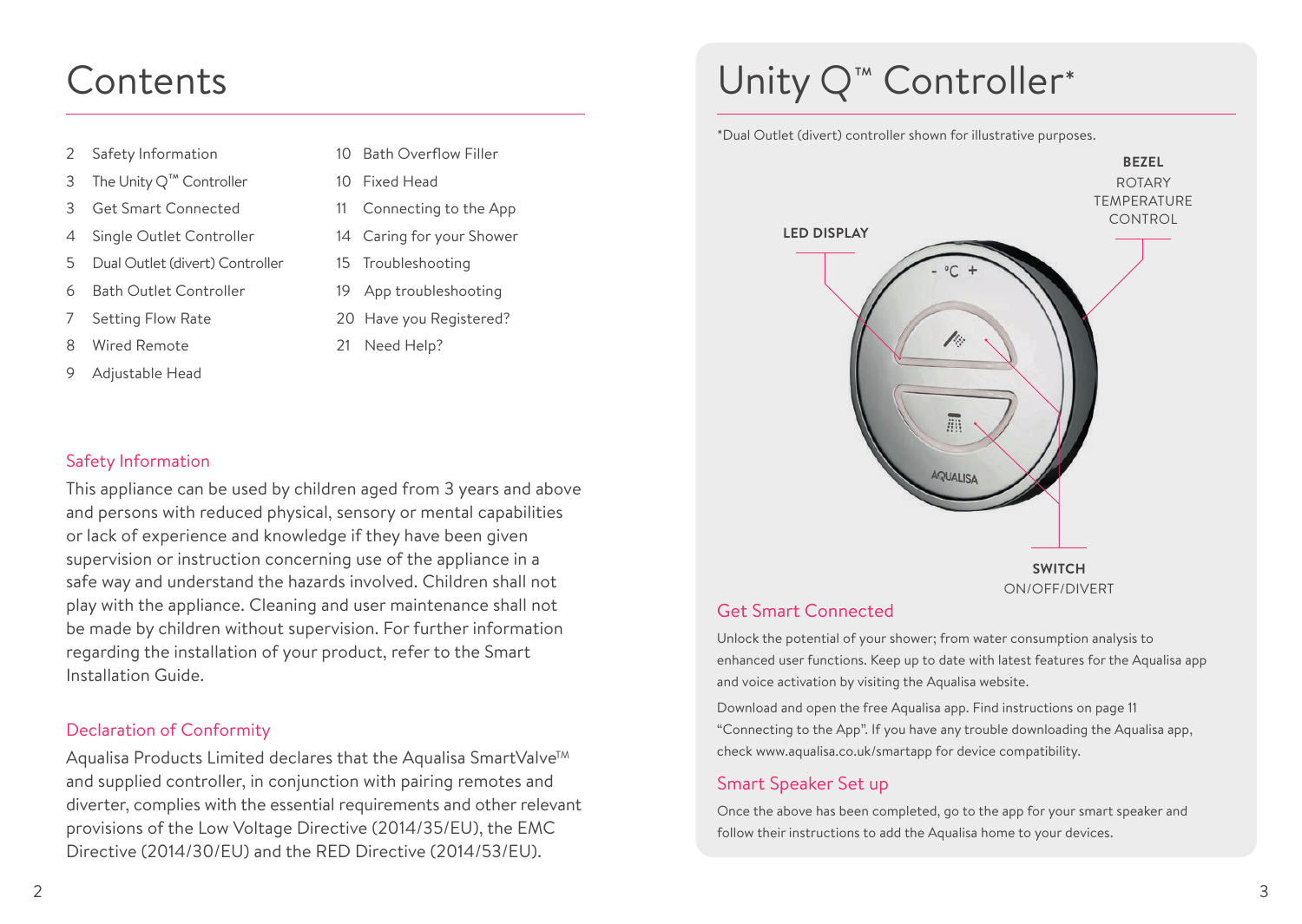### Single Outlet Controller







**START/STOP TEMPERATURE BOOST**

Adjust before or during shower

Increase flow rate during shower

### Dual Outlet (divert) Controller







Choose either outlet upon starting

Adjust before or during shower **START/STOP TEMPERATURE CHANGE OUTLET**

Outlet can be switched whilst showering

- 1. Turn the temperature dial to the required setting.
- 2. Press the 'Start/Stop' button on the controller to turn the shower on.
- 3. The white LED display will flash until the selected temperature has been reached. When the LED display is constant, step into your shower and enjoy!
- 4. The temperature may be adjusted whilst in the shower.
- 5. Press the '+' (boost) on the controller to increase the flow of the shower when desired. To turn 'Boost' off, press the button again at any time.

N.B. The strength of the boost will vary depending on the water system pressure and the configuration of the pipework. For further information, refer to the trouble shooting section and the Important Information section in the Smart Installation Guide.

6. Press the 'Start/Stop' button on the controller to turn the shower off.



As a safety feature, the Aqualisa SmartValve™ has a maximum run time of 20 minutes. The flow can be stopped and started at anytime by pressing the 'Start/Stop' button.

This can be enhanced by activating and using the free Aqualisa app. See pages 3 and 11 for details.

- 1. Turn the temperature dial to the required setting. The temperature can be adjusted at anytime by turning the dial.
- 2. Press the desired outlet button on the controller to turn the shower on.
- 3. The white LED display will flash until the selected temperature has been reached.
- 4. When the LED display is constant, your shower is ready to use.



Whilst the shower is in use, if the 2<sup>nd</sup> outlet button is pressed, the 1<sup>st</sup> outlet will automatically stop and the  $2<sup>nd</sup>$  outlet will start. Depending on system pipe runs, there may be a slight outlet temperature change when switching between outlets.

#### 5. Press the active button to turn the shower off.



As a safety feature, the Aqualisa SmartValve™ has a maximum run time of 20 minutes. The flow can be stopped and started at anytime by pressing the 'Start/Stop' button.

This can be enhanced by activating and using the free Aqualisa app. See pages 3 and 11 for details.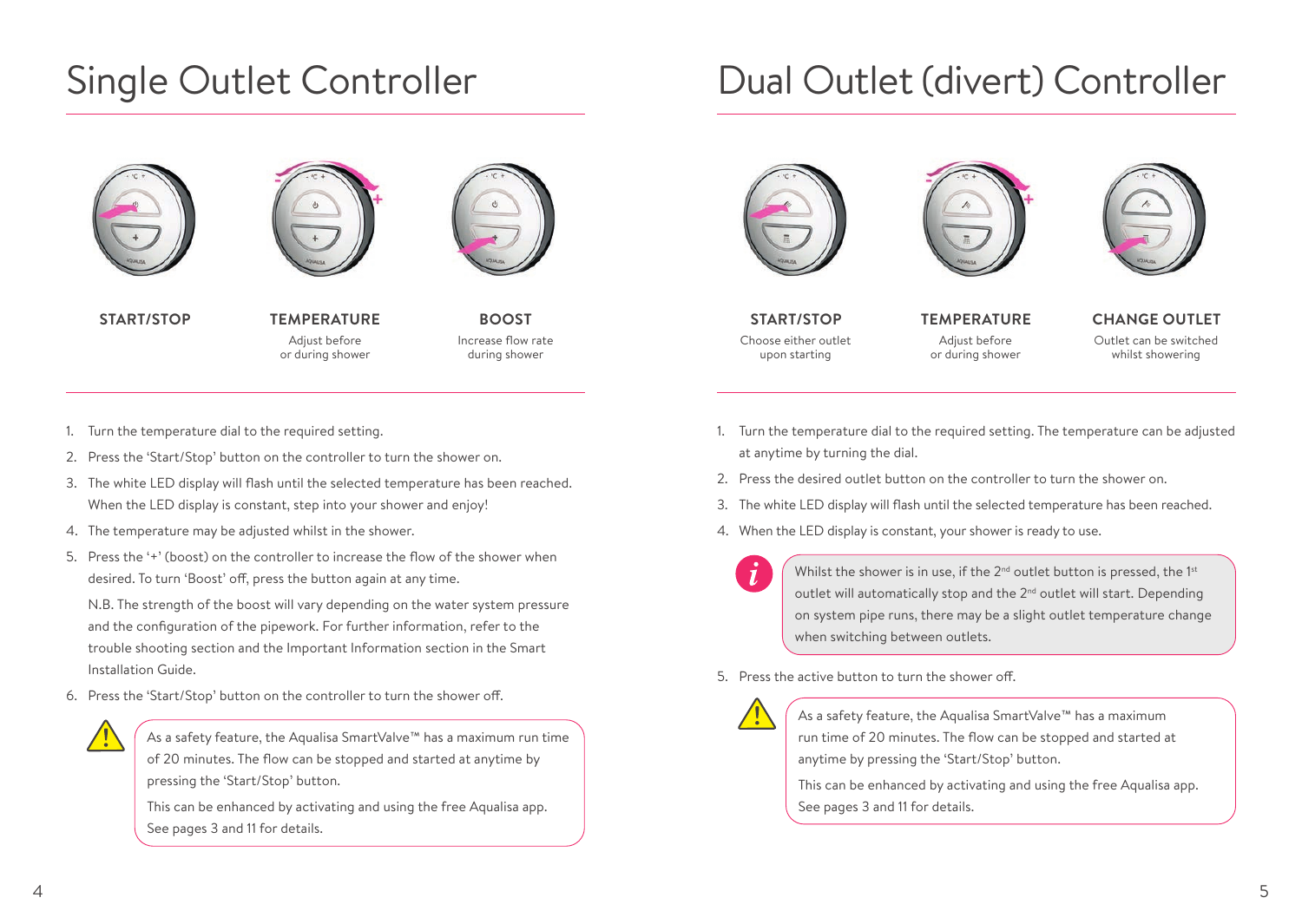### Bath Controller





**START/STOP TEMPERATURE**

Adjust before or during bath fill

- 1. Turn the temperature dial to the required setting.
- 2. Press the 'Start/Stop' button on the controller to fill the bath.
- 3. The white LED display will flash until the selected temperature has been achieved.
- 4. The temperature may be adjusted whilst the bath is filling.
- 5. Press the 'Start/Stop' button on the controller to stop filling the bath.

The Aqualisa SmartValve™for Unity Q™ bath has a maximum run time of 12 minutes as a precaution to prevent the bath from overflowing. The bathfill can be stopped at anytime by pressing the 'Start/Stop' button. This time setting can be reduced by activating and using the free Aqualisa app. See pages 3 and 11 for details.

**N.B.** The app timer setting will allow you to select a duration of more than 12 minutes; however, this does not override the default maximum run time of the Aqualisa SmartValve™, meaning the water flow will stop after 12 minutes. Should a longer fill time be required, contact the Aqualisa Customer Helpline.

# Setting Flow Rate

#### For Dual Outlet (divert) Controllers only

Your Unity Q™ dual outlet controller has a High flow or Low flow function available. Please note the factory default setting is Low flow on both outlets. To change the outlet flow rate settings, follow the instructions below.

1. Ensuring the Aqualisa SmartValve™ is powered, but without any outlets flowing, enable 'Setup' mode by first turning the temperature dial to full cold. Press and hold both buttons together for 5 seconds.



The LEDs will flash twice quickly and once slowly to indicate the controller is in 'Setup' mode.



- 2. When in 'Setup' mode, both outlet 'Start/Stop' button LEDs flash slowly to indicate flow is set to LOW FLOW mode. Quickly flashing LEDs indicate flow is set to HIGH FLOW mode.
- 3. Press the relevant 'Start/Stop' button to change the outlet flow as required.

HIGH FLOW mode - quick flashing LEDs

LOW FLOW mode - slow flashing LEDs

4. To save the desired settings and to exit 'Setup' mode, press and hold both 'Start/Stop' buttons together for 5 seconds until both LEDs remain on steady, without flashing. The LEDs will turn off as soon as the 'Start/Stop' buttons are released indicating all settings have been saved and 'Setup' mode has been exited.

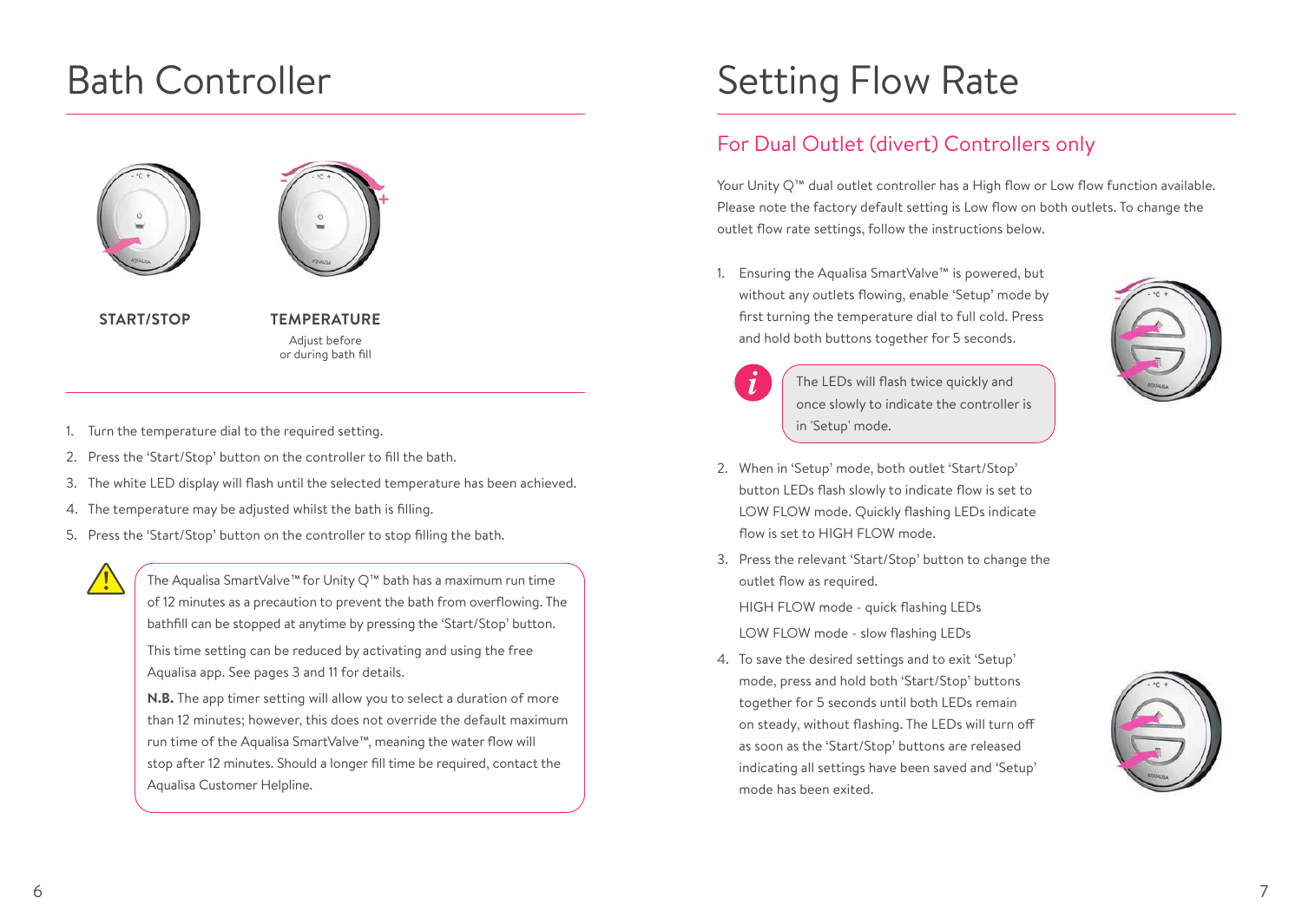# Wired Remote

#### Single Outlet

- 1. Press the 'Start/Stop' button on the remote to turn the shower on.
- 2. The white LED display will flash until the selected temperature has been reached. When the LED display is constant, step into your shower and enjoy!
- 3. Press the 'Start/Stop' button on the remote or main controller to turn the shower off.



#### Dual Outlet (divert)

- 1. Press the wired remote button to turn the shower on.
- 2. Water will flow from the primary outlet as determined during the 'Wired remote setup' procedure. Refer to Wired Remote Installation and User Guide.
- 3. If required, push and hold the button for 2 seconds to stop the 1st outlet and start the 2nd outlet.
- 4. The white LED display will flash until the selected temperature has been reached.
- 5. When the LED display is constant, your shower is ready to use.
- 6. Press the remote or active button on the controller to turn the shower off.



 $(1)$  $\overline{41}$ 

### Adjustable Head

### Vita™ Head

To avoid water dripping from the shower head after use, we advise to tilt the head back to allow residual water to drain out.

The above recommendation applies to both adjustable and fixed shower heads.

Rotate the spray plate lever clockwise or anticlockwise to select the desired spray pattern.

To select the preferred height for the shower head, squeeze the side levers together to allow the handset holder to move up or down the rail.

Angular adjustment is made by carefully but firmly pulling forwards or pushing back the shower head against the ratchet in the holder.

Removing the shower head: With the hose still attached, disengage the pivot clip by pushing in the outer grey button located on the front of the shower head (near to the hose connection). Remove the spigot from the bottom of the handset by using the hose to pull clear. To reattach: Ensure the hose washer is in the correct position, tighten the threaded spigot into the hose using a suitable spanner, taking care not to over-tighten. Reinsert the spigot into the handset and engage the pivot clip prior to placing the handset into the handset holder.







2. Middle



3. Outer

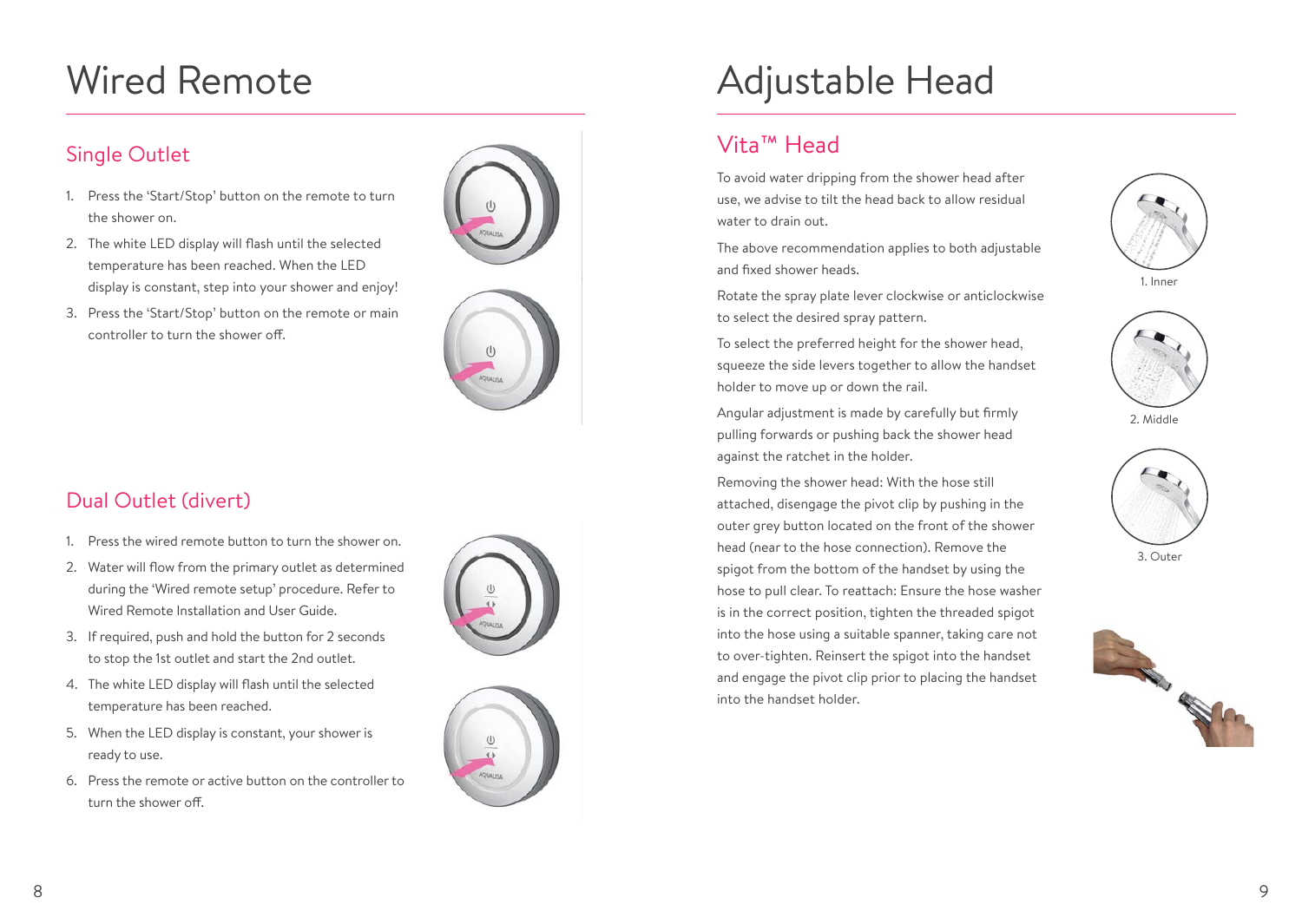### Bath Overflow Filler

- 1. Push the waste cover to engage the plug fitting.
- 2. Push the waste cover again to disengage the plug.



Do not leave the bath filler running unattended. Although the overflow will remove excess water once the bath is overfilled, this may not be sufficient to prevent the bath from overflowing (depending on system conditions).

### Fixed Head

The angle of the fixed shower head can be adjusted. The shower head is mounted on a multi directional ball joint to allow for minor angular adjustment in any direction by carefully holding the shower head and moving the head to the desired angle.



N.B. Do not force the angle of the head beyond its natural stopping point.

# Connecting to the App

#### **Home Wifi Network**

**Before starting you will need your Network Name (SSID code)** and password as they are required during the Aqualisa app setup journey. These can normally be found on your internet router.

For Wifi set up, the Aqualisa SmartValve™ must be powered, but the shower must not be in use.

#### **Permissions Request**

During the process you may be requested to **allow permissions (e.g. location data)**, these are requirements from your app provider and need your confirmation to ensure a successful set up and use of the app.

We do not retain, store or pass this information on to any third parties or use this permission to access the GPS functionality of your phone.



Download and open the Aqualisa app on your personal smart device and follow the instructions to create Your Home profile before continuing with this section.



An instructional video and information on compatible devices are available by scanning the QR code or by visiting aqualisa.co.uk/smartapp. Refer to the troubleshooting section of this guide



for guidance and advice.

The Aqualisa app utilises the Instabug platform; this tool can be used to:

Report an issue, suggest an improvement, or ask a question.

If you experience problems connecting your shower, or with the app functions, then an Instabug report can be raised. To trigger the Instabug service either shake your smartphone from side to side or tap on the message bubble  $\bullet\bullet\bullet$  then simply follow the instructions.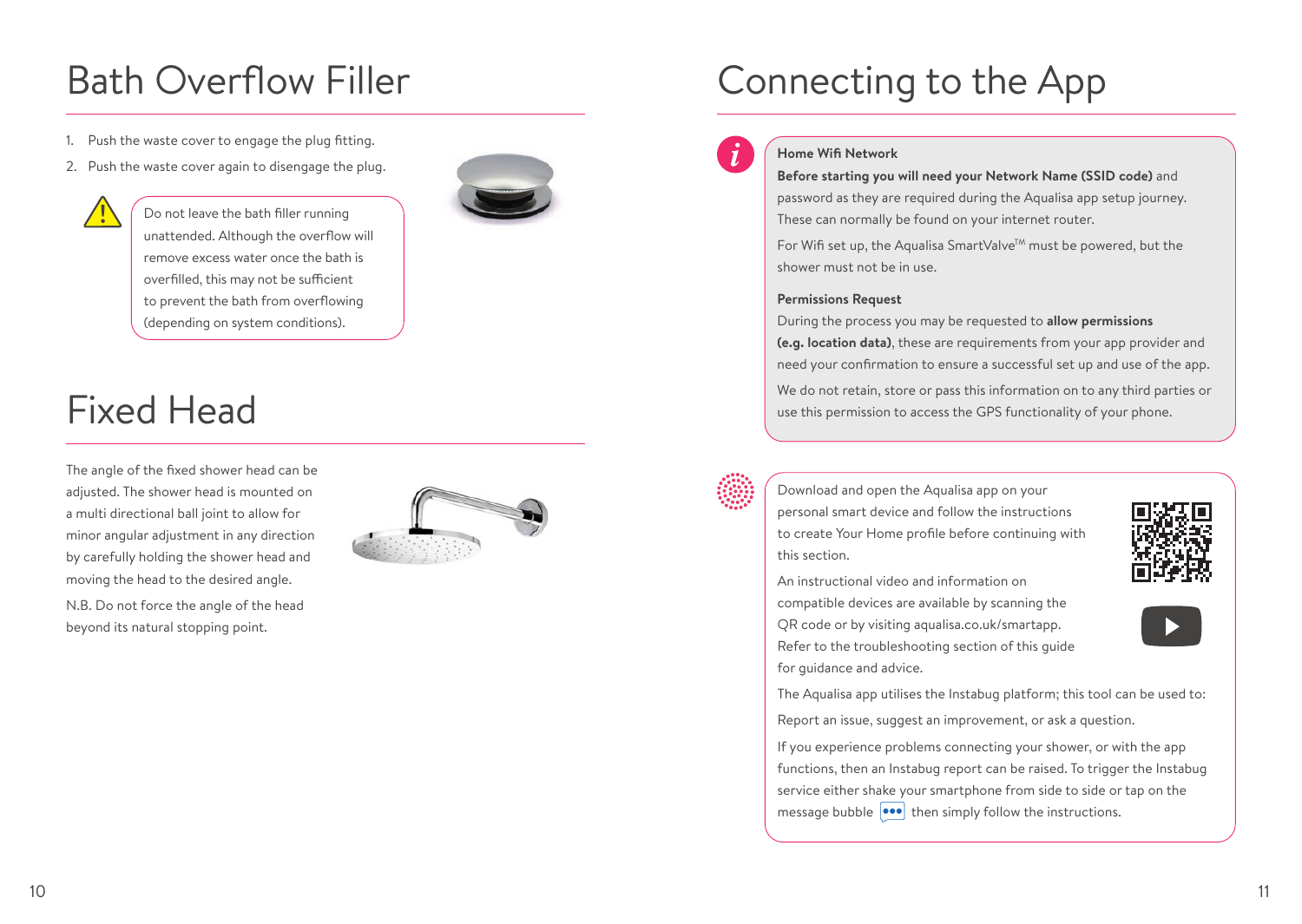

#### Set up Shower - Controller

Wifi setup can only be activated via the main controller and not via a remote (where installed).

**For shower controllers (2 buttons):** Press and hold the Top button for 6-8 seconds.

**For bath controllers (1 large button):**  Press and hold the button for 6-8 seconds.







The LEDs on the controller will flash rapidly to indicate that the Aqualisa SmartValve™ is searching for an available Wifi network. N.B. There is a 2-minute time out



#### Set up Shower - Wifi

The Aqualisa app will direct you to the Wifi settings menu on your mobile device.

From the list of available Networks select: **QSVC XXXX** The password is: **SmartShower** (case sensitive)

N.B. Depending on signal strength, the connection may take a few minutes. You do not need to wait for connection confirmation. Go back to the Aqualisa app and follow the steps, for these stages you will need your SSID code and password.

The LEDs will flash slowly to indicate the Aqualisa SmartValve™ is connected to the Aqualisa app and will switch to being solid to indicate a successful connection to your selected Home Wifi.



A successful connection message will provide confirmation in the Aqualisa app journey and the LEDs on the controller



If connection is unsuccessful a message will appear in your Aqualisa app. Redo the steps above or refer to Aqualisa app troubleshooting on page 19 or at

will turn off to indicate that the shower is ready for use.

#### Smart Speaker Set up

www.aqualisa.co.uk/smartapp.

if unable to connect. Once the Aqualisa app is set up and the shower connected, go to the app for your smart speaker and follow their instructions to add the Aqualisa home to your devices.



The Aqualisa app gives you the capability to operate your product remotely using your mobile device. It is the responsibility of the user to ensure that it is safe to remotely activate the water flow. Aqualisa recommend that baths and showers in operation are not left unattended.



If the timer setting is adjusted within the Aqualisa app, then the shower will run for the newly set duration, overriding the default maximum run time. N.B. The water flow will stop at the end of the timer. IMPORTANT: see page 6 " $\triangle$ " for special notes regarding Unity Q<sup>-M</sup> bathfill.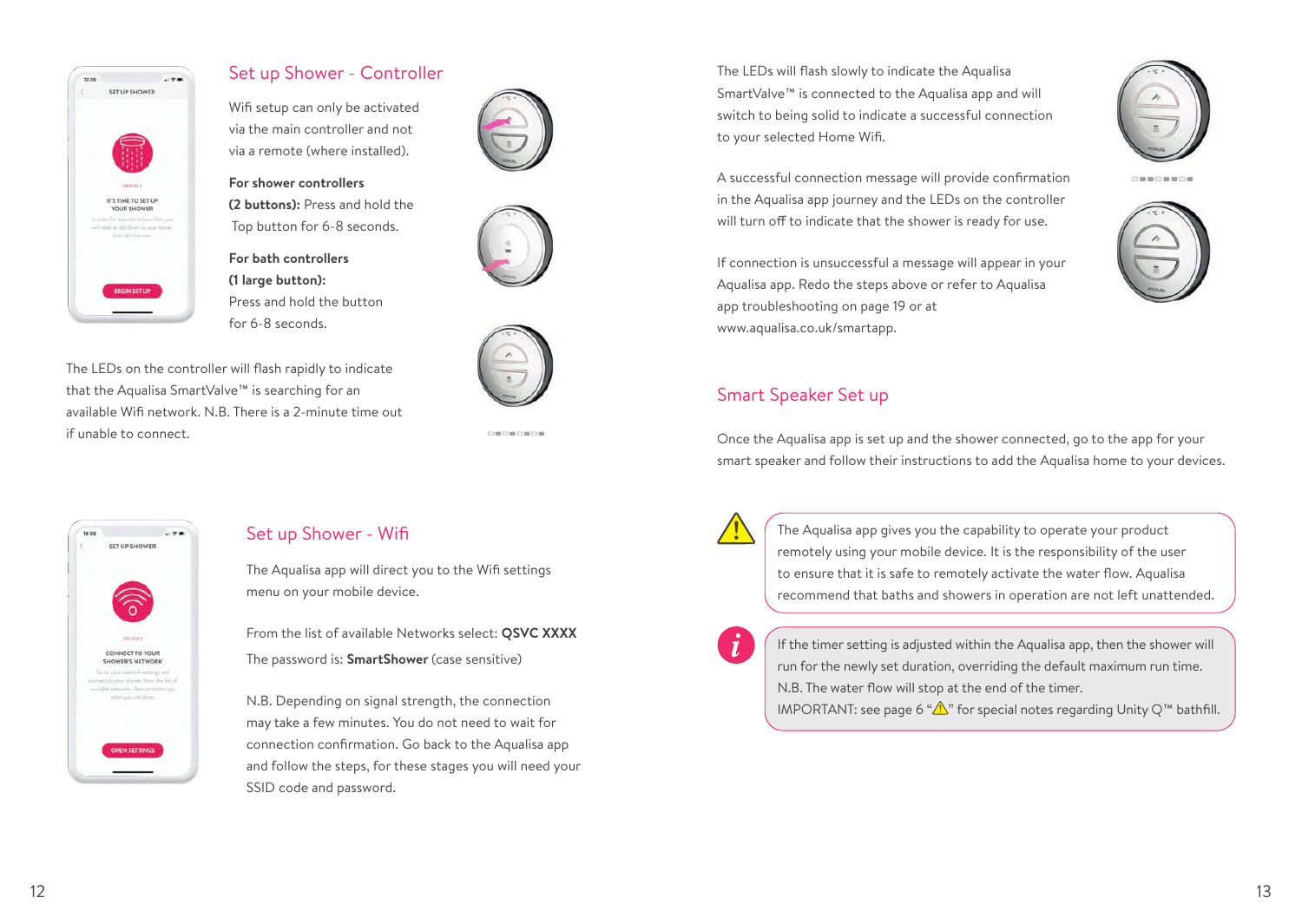# Caring for your Shower

Over time, your shower may be affected by hard water scaling. To keep your shower working effectively, we recommend that you clean your shower regularly.

Your product should be cleaned using only a soft cloth and washing up liquid. The bath system 'click clack' waste plug mechanism (if applicable) should be kept clear of debris to ensure the plug maintains a watertight seal. The plug can be unscrewed and removed to check and clean the mechanism.

#### Cleaning the shower head

To reduce the need for chemical descaling in hard water areas, your shower head incorporates a 'clear flow' system, whereby any scale build up can be broken down by gently rubbing the flexible tips of the jets during use. This procedure should be completed regularly, as often as once a week in some hard water areas, as scale build up can affect the spray pattern and cause the shower to perform poorly. Failure to descale the shower head can affect the internal seals and may affect the warranty. Should descaling of the head using a cleaning agent become necessary, remove the shower head fully and immerse in a mild proprietary descaler (e.g. vegetable based or plain white vinegar). Cleaning and maintenance should not be undertaken by children without supervision by a person responsible for their safety.

DO NOT USE ABRASIVE CLEANERS. It is imperative that descaling is carried out in accordance with the manufacturer's instructions, substances that are not suitable for plastics and electroplated surfaces must not be used.

Cleaning tip: To keep your shower effortlessly clean, we recommend drying all shower components with a soft cloth after use.

#### Changing water system?

If switching from a gravity-fed water system to a mains pressure system (e.g. Combination boiler) you will need to change your Aqualisa SmartValve™. Contact a member of our Customer Service team for further information.

### Troubleshooting

Refer to page 19 for App Troubleshooting.

| Symptom                                           | Possible cause                                                   | Action                                                                                                                                                                                                                                                                                                                                                                                                                                                                                                     |
|---------------------------------------------------|------------------------------------------------------------------|------------------------------------------------------------------------------------------------------------------------------------------------------------------------------------------------------------------------------------------------------------------------------------------------------------------------------------------------------------------------------------------------------------------------------------------------------------------------------------------------------------|
| Controller<br>unresponsive -<br>No Lights / Blank | Power supply turned<br>off to Aqualisa<br>SmartValve™            | Check power supply is turned on - Green power<br>light should be illuminated on the Aqualisa<br>SmartValve™.                                                                                                                                                                                                                                                                                                                                                                                               |
|                                                   | Loss of<br>communications                                        | Check data cable connections are making good<br>contact and are fully inserted and that there is no<br>visible damage.                                                                                                                                                                                                                                                                                                                                                                                     |
|                                                   |                                                                  | Check that the wiring schematics are as per<br>installation instructions in the Smart Installation<br>Guide.                                                                                                                                                                                                                                                                                                                                                                                               |
| Pump noisy and<br>low / no flow                   | Air lock (for Gravity<br>fed systems only)                       | For models utilising an adjustable head kit;<br>disconnect the handset from the hose, see Head<br>section on page 9, lower the hose into the shower<br>tray or bath. Set the temperature to fully cold<br>and then start the shower. As the water starts to<br>flow and increase in volume gradually turn up the<br>temperature. If the flow starts to splutter, stop<br>moving the temperature control until the flow<br>again stabilises, then continue to move the dial<br>towards the hottest setting. |
|                                                   | Restriction in the<br>waterway                                   | Check for debris in the inlet filters of the<br>Aqualisa SmartValve™, diverter and Fixed Head<br>connection washer. Must be conducted by a<br>qualified person. NOTE: The water supplies MUST<br>be isolated when checking the inlet filters.                                                                                                                                                                                                                                                              |
|                                                   | Blocked or kinked<br>hose liner                                  | Where a flexible hose is fitted, unscrew the<br>shower hose from the outlet connection and turn<br>the shower on.                                                                                                                                                                                                                                                                                                                                                                                          |
| Boost button does<br>not increase flow            | Combination boiler<br>output does not<br>meet the flow<br>demand | Check with boiler manufacturer for<br>specification details.                                                                                                                                                                                                                                                                                                                                                                                                                                               |
|                                                   | Aqualisa SmartValve™<br>is set to ECO mode                       | Refer to Setting Water System Mode section in<br>the Smart Installation Guide.                                                                                                                                                                                                                                                                                                                                                                                                                             |
|                                                   | Seasonal conditions                                              | During the cooler months the mains water<br>temperature drops and this will reduce the<br>performance of combination boilers. Check with<br>your boiler manufacturer for details.                                                                                                                                                                                                                                                                                                                          |
| Low / no flow                                     | Seasonal conditions                                              | See above point.                                                                                                                                                                                                                                                                                                                                                                                                                                                                                           |
|                                                   | Incorrect Aqualisa<br>SmartValve™ fitted                         | If water supplies are gravity fed, the PUMPED<br>Aqualisa SmartValve <sup>™</sup> must be used (unless a<br>separate stand alone pump is being utilised).<br>Refer to the Smart Installation Guide.                                                                                                                                                                                                                                                                                                        |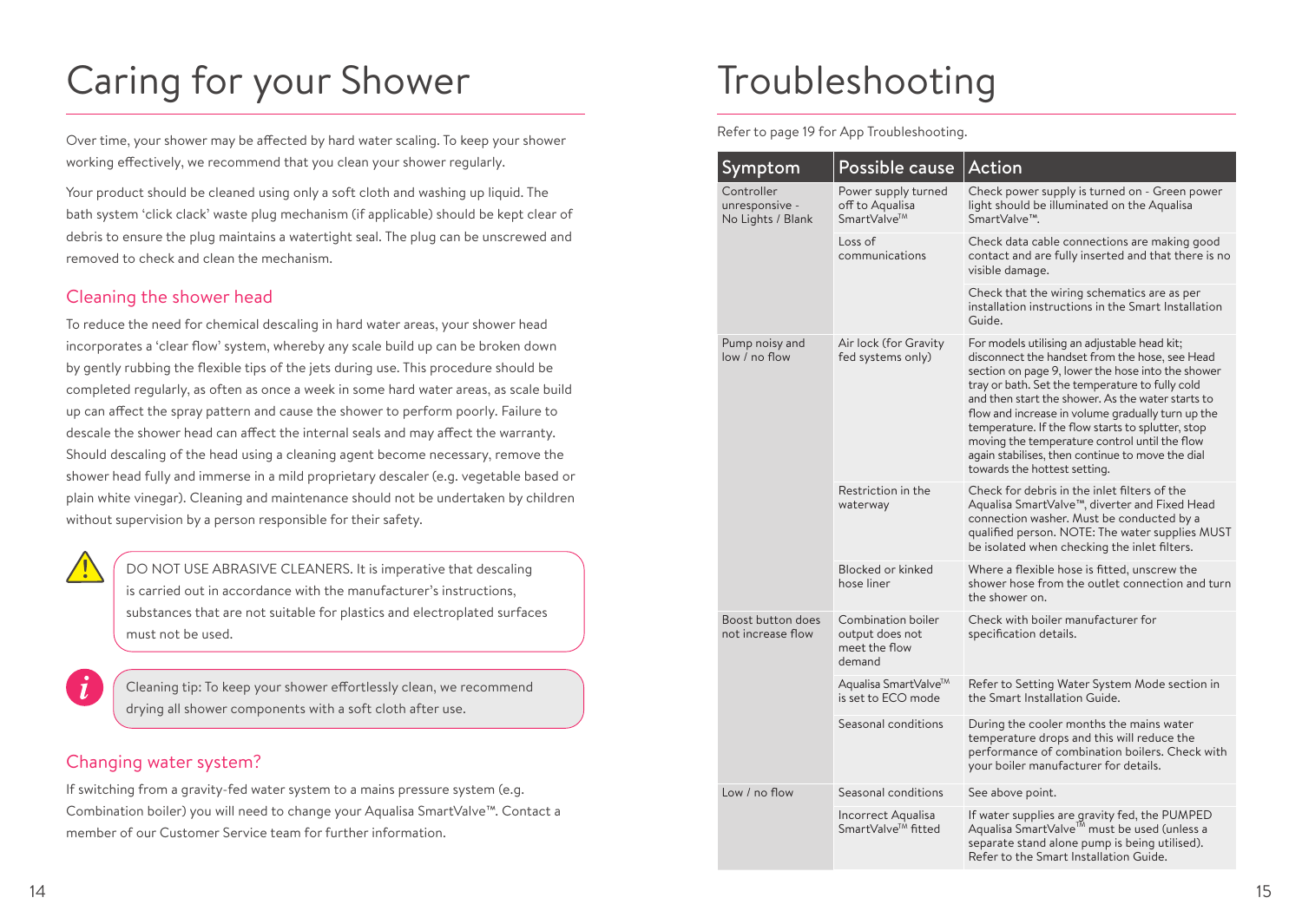| Low / no flow<br>(continued)               | Water supply issue                                                                                 | For Standard Aqualisa SmartValve™ - Ensure water<br>is turned fully on at the mains and at the servicing<br>valve in the supply.                                                                                                                                                            |
|--------------------------------------------|----------------------------------------------------------------------------------------------------|---------------------------------------------------------------------------------------------------------------------------------------------------------------------------------------------------------------------------------------------------------------------------------------------|
|                                            |                                                                                                    | Ensure isolation valves are fully open.                                                                                                                                                                                                                                                     |
|                                            | Restriction in the<br>waterway                                                                     | See same cause in 'Pump noisy and low / no flow'<br>symptom.                                                                                                                                                                                                                                |
|                                            | Blocked or kinked<br>hose liner                                                                    | Where a flexible hose is fitted, unscrew the<br>shower hose from the outlet connection and<br>turn the shower on.                                                                                                                                                                           |
|                                            | Incoming mains water<br>pressure or flow too<br>low (Standard Aqualisa<br>SmartValve™ only)        | After confirming that the filters are clear, check<br>with the local water authority.                                                                                                                                                                                                       |
|                                            | Separate, stand alone<br>pump not activating<br>(Standard Aqualisa<br>SmartValve™ only)            | Ensure sufficient flow to activate the flow<br>switches of the pump. Refer to IMPORTANT<br><b>INFORMATION</b> section in the Smart<br>Installation Guide.                                                                                                                                   |
|                                            | Aqualisa SmartValve™<br>pump not activating                                                        | Refer to Setting Water System Mode section in<br>the Smart Installation Guide. Ensure mode is set<br>to Normal or ECO Gravity setting.                                                                                                                                                      |
|                                            | Aqualisa SmartValve™<br>is set to ECO mode                                                         | Refer to Setting Water System Mode section in<br>the Smart Installation Guide.                                                                                                                                                                                                              |
| Unable to adjust or<br>control temperature | Reversed inlet water<br>supplies ( <i>i.e.</i> Hot<br>supply feeding cold<br>inlet and vice-versa) | Ensure correct water supply to specified inlet<br>connection of the Aqualisa SmartValve™.                                                                                                                                                                                                   |
| Fluctuating water<br>temperature           | Incorrect setting<br>on Logic Module of<br>Aqualisa SmartValve™                                    | If hot water supply is from a combination boiler-<br>the Logic module mode MUST be set to COMBI.<br>Refer to Setting Water System Mode section in<br>the Smart Installation Guide.                                                                                                          |
|                                            | Airlock in water<br>supplies (for gravity<br>fed systems only)                                     | See "Air lock" in Possible Cause section on<br>page 15.                                                                                                                                                                                                                                     |
|                                            | Hot water<br>temperature too high                                                                  | Ensure hot water supply temperature is below<br>65°C (minimum 55°C for stored water and 50°C<br>for combination boilers).                                                                                                                                                                   |
|                                            | Communications issue                                                                               | Check data cable connections and that there is<br>no visible damage.                                                                                                                                                                                                                        |
|                                            | Combination boiler<br>unable to meet<br>demand                                                     | Check if another outlet in the property is being<br>used at the same time.                                                                                                                                                                                                                  |
|                                            |                                                                                                    | Check that the hot water temperature is stable<br>at another high flowing outlet (e.g. bath hot tap<br>- run at maximum flow rate), additionally run a<br>cold outlet at 1/3 of a maximum flow rate. If the<br>same issue is evident on these outlets, contact<br>your boiler manufacturer. |

|  | Temperature<br>too low                                                                    | Low hot water<br>temperature                         | Check that domestic hot water temperature is<br>a minimum of 55°C for stored water and 50°C<br>for combination boilers.                                                                                                                                                                                                                       |
|--|-------------------------------------------------------------------------------------------|------------------------------------------------------|-----------------------------------------------------------------------------------------------------------------------------------------------------------------------------------------------------------------------------------------------------------------------------------------------------------------------------------------------|
|  |                                                                                           | Logic Module<br>temperature setting<br>too low       | Maximum temperature is set to a factory<br>default of 45°C. To adjust refer to the important<br>information section (Safety Information) and<br>Controller Commissioning Instructions in the<br>Smart Installation Guide.                                                                                                                     |
|  | Temperature too<br>low - Controller<br>temperature ready<br>display does not<br>stabilise | Hot water supply<br>issue                            | Check another hot water outlet to ensure that<br>hot water is available.                                                                                                                                                                                                                                                                      |
|  |                                                                                           | Mixed water supplies                                 | Water supplies MUST be from the same source:<br>MUST NOT be gravity hot and mains cold.                                                                                                                                                                                                                                                       |
|  |                                                                                           | Unbalanced water<br>supplies                         | For mains fed systems the cold and hot feeds<br>should be as evenly balanced as possible -<br>especially for HP unvented systems.                                                                                                                                                                                                             |
|  |                                                                                           | Combination boiler<br>unable to meet<br>demand       | See same cause in 'Fluctuating Water<br>Temperature' symptom.                                                                                                                                                                                                                                                                                 |
|  | Temperature too<br>hot                                                                    | Seasonal conditions                                  | In the warmer months, the mains water<br>temperature can rise to ambient level. The<br>Aqualisa SmartValve™ always blends a mix of<br>both hot and cold supplies therefore the output<br>temperature at fully cold (controller setting)<br>will always be higher than the incoming cold<br>water supply.                                      |
|  |                                                                                           | Seasonal conditions<br>(gravity fed systems<br>only) | For installations which utilise a cold water<br>storage supply (gravity fed system), the<br>ambient temperature in the loft can rise to<br>above 40°C. In turn, this warms the stored<br>water. Check by running a cold tap that is<br>supplied from the water storage. N.B. Kitchen<br>taps are normally fed from the mains water<br>system. |
|  | Maximum<br>temperature setting<br>is not to your<br>preference                            | Settings need<br>adjusting                           | Refer to section 'Temperature too low', possible<br>cause 'Logic module setting too low'.                                                                                                                                                                                                                                                     |
|  | Controller remains<br>illuminated after<br>switching shower<br>$\circ$ ff                 |                                                      | Poor cable connection  Check data cable connections are making good<br>contact and are fully inserted and that there<br>is no visible damage (this includes installations<br>where a wired remote is fitted).                                                                                                                                 |
|  |                                                                                           |                                                      |                                                                                                                                                                                                                                                                                                                                               |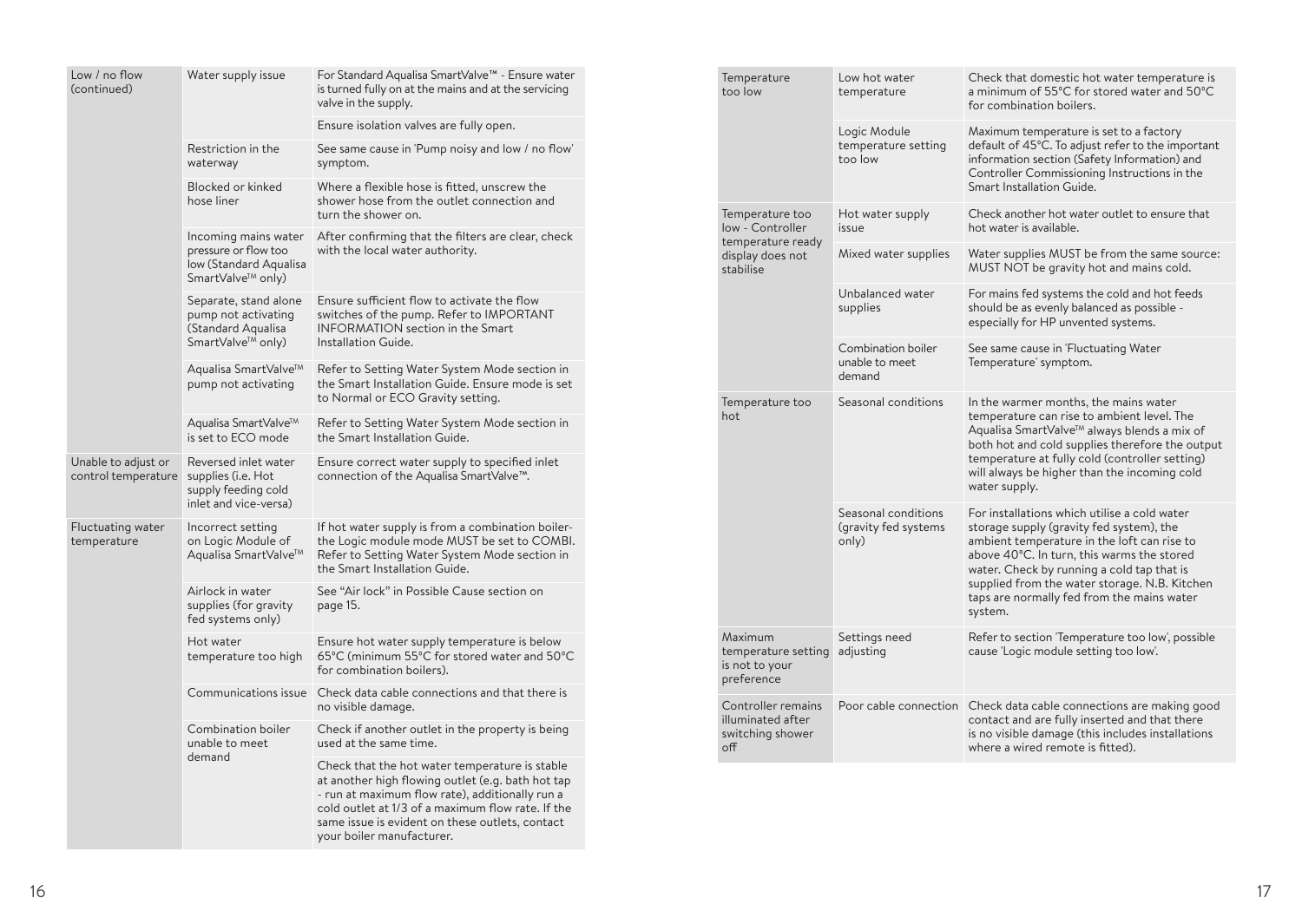| Water flows<br>from incorrect<br>outlet (divert | Pipe work configured<br>incorrectly                                                | Refer to section: Diverter Controller Matrix in<br>the Smart Installation Guide.                                 |
|-------------------------------------------------|------------------------------------------------------------------------------------|------------------------------------------------------------------------------------------------------------------|
| models only)                                    | Primary outlet setting<br>not configured (for<br>remote control use<br>only)       | Refer to section: Diverter Controller Matrix in<br>the Smart Installation Guide.                                 |
| Water dripping                                  | Water retention in<br>shower heads                                                 | Refer to page 9.                                                                                                 |
| from outlets<br>after use                       |                                                                                    | Descale shower heads to clear spray jets.                                                                        |
|                                                 | High pressure<br>(unvented) water system<br>requires servicing                     | Check the user quide for the hot water system<br>to verify symptoms and where required arrange<br>for servicing. |
| Flow shuts off<br>by itself                     | Maximum run time<br>exceeded or end of<br>duration reached in app<br>timer setting | Refer to pages 4, 5, 6 and 13.                                                                                   |

For further information and advice refer to Smart Installation Guide or contact the Aqualisa Customer Helpline.

### App Troubleshooting

| Error/Message                                           | <b>Suggestions and Checks</b>                                                                                                                                                                 |
|---------------------------------------------------------|-----------------------------------------------------------------------------------------------------------------------------------------------------------------------------------------------|
| "Could not connect to the<br>shower"                    | If a serial number is displayed, tap on Try Again. If no serial<br>number displayed tap on Cancel and then go through the<br>process again, ensuring that the below suggestions are followed. |
| "Network unavailable"<br>Or                             | Note: The setup process requires good signal strength between<br>your phone and the SmartValve™ (not the shower controller).                                                                  |
| Wifi drops when                                         | Close any running apps on the phone before commencing.                                                                                                                                        |
| connecting to the QSVC                                  | Turn off the mobile data connection in the phone's settings.                                                                                                                                  |
|                                                         | Select "Keep WiFi Connection with No Internet" where and when<br>promoted.                                                                                                                    |
|                                                         | Ensure that your phone / smart device is connected to the home<br>Wifi network (try running a program or app that requires Wifi<br>connection).                                               |
|                                                         | Close and re-open the Aqualisa app.                                                                                                                                                           |
|                                                         | In the app journey ensure that QSVC is being selected and that                                                                                                                                |
|                                                         | the password SmartShower is entered correctly-you do not                                                                                                                                      |
|                                                         | have to wait for connection confirmation, once QSVC has been                                                                                                                                  |
|                                                         | selected wait a few seconds and then return to the Aqualisa app.                                                                                                                              |
|                                                         | Ensure that you are keying your SSID (home Wifi) and password<br>correctly.                                                                                                                   |
| "The operation could not                                | Ensure your Wifi is working.                                                                                                                                                                  |
| be completed" (when                                     | Check that the shower operates using the main controller.                                                                                                                                     |
| trying to start shower)                                 | If the shower does not work via the main controller, check there<br>is power to the Aqualisa SmartValve™ (possibly tripped fuse /<br>circuit or accidentally switched off).                   |
|                                                         | Turn power off to the SmartValve™ for a few minutes and then<br>reinstate.                                                                                                                    |
|                                                         | Close any other running apps.                                                                                                                                                                 |
| <b>Primary Outlet Selection</b><br>(Divert Models only) | The primary outlet is set up during installation by utilising the<br>outlet switch on the diverter (see Diverter Outlet section in the<br>main Installation Guide).                           |
|                                                         | The switch position will determine the primary outlet for the                                                                                                                                 |
|                                                         | main controller and wired remote. Smart speakers (e.g. Alexa /                                                                                                                                |
|                                                         | Hey Google) will always start the outlet which was last used.                                                                                                                                 |
|                                                         | When using the Aqualisa App: Outlet A is always the Primary                                                                                                                                   |
|                                                         | outlet regardless of the diverter switch position.                                                                                                                                            |
| Locating the shower serial<br>number                    | From the Home Tab, select the SHOWERS tab, then choose the<br>shower to display the serial number.                                                                                            |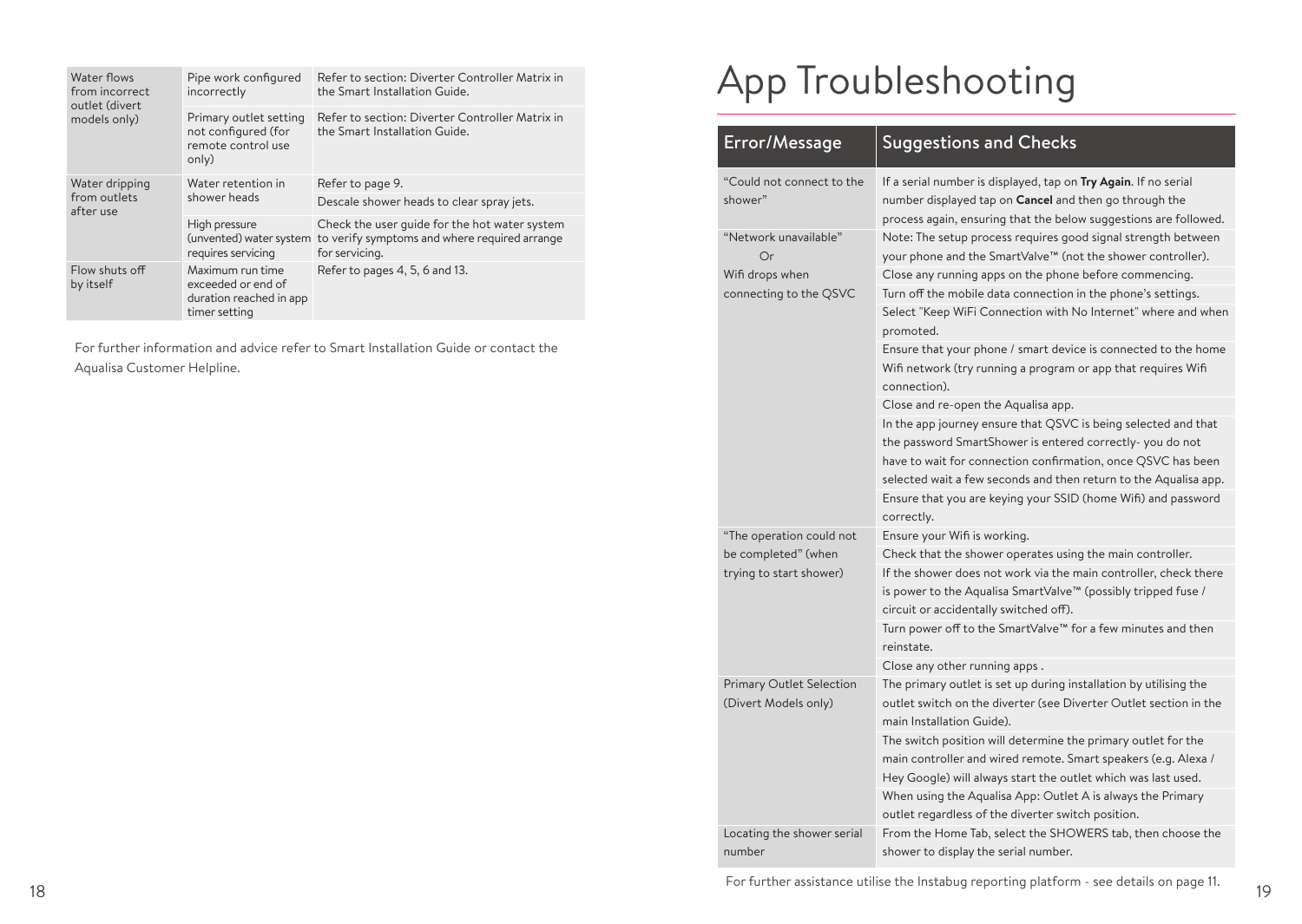# Have you Registered?

Our products are manufactured to the highest standards. In the unlikely event that something goes wrong, we want all our customers to be protected, which is why we give you a totally free of charge 1 year parts and labour guarantee\*. You can easily **increase your FREE guarantee to 5 years** simply by registering your product. Please keep your receipt to validate your guarantee. Please see our website for full terms and conditions.

\*Subject to terms and conditions



Register your guarantee instantly at **aqualisa.co.uk/guarantee** 



Register your guarantee **0800 408 4243**



# Need Help?



You can find Frequently Asked Questions at **aqualisa.co.uk**



Speak to our Customer Service team on **01959 560010**



Use Live Chat at **aqualisa.co.uk**



Or email us at **enquiries@aqualisa.co.uk**



Instabug reporting platform for the Aqualisa app. Accessed in the app by: Shaking your phone or tapping on the message bubble. **See page 11 for details**.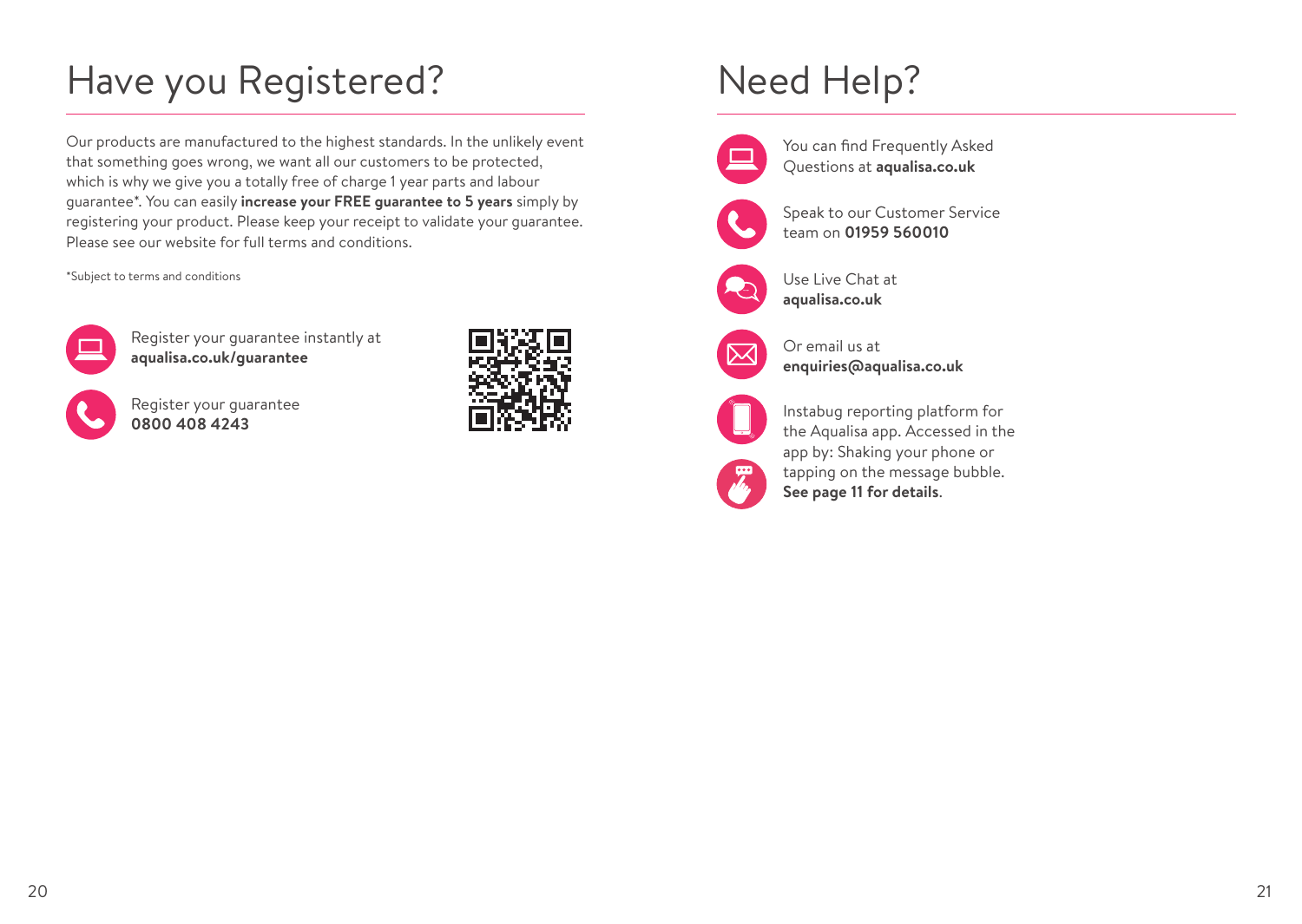| Notes | Notes |
|-------|-------|
|       |       |
|       |       |
|       |       |
|       |       |
|       |       |
|       |       |
|       |       |
|       |       |
|       |       |
|       |       |
|       |       |